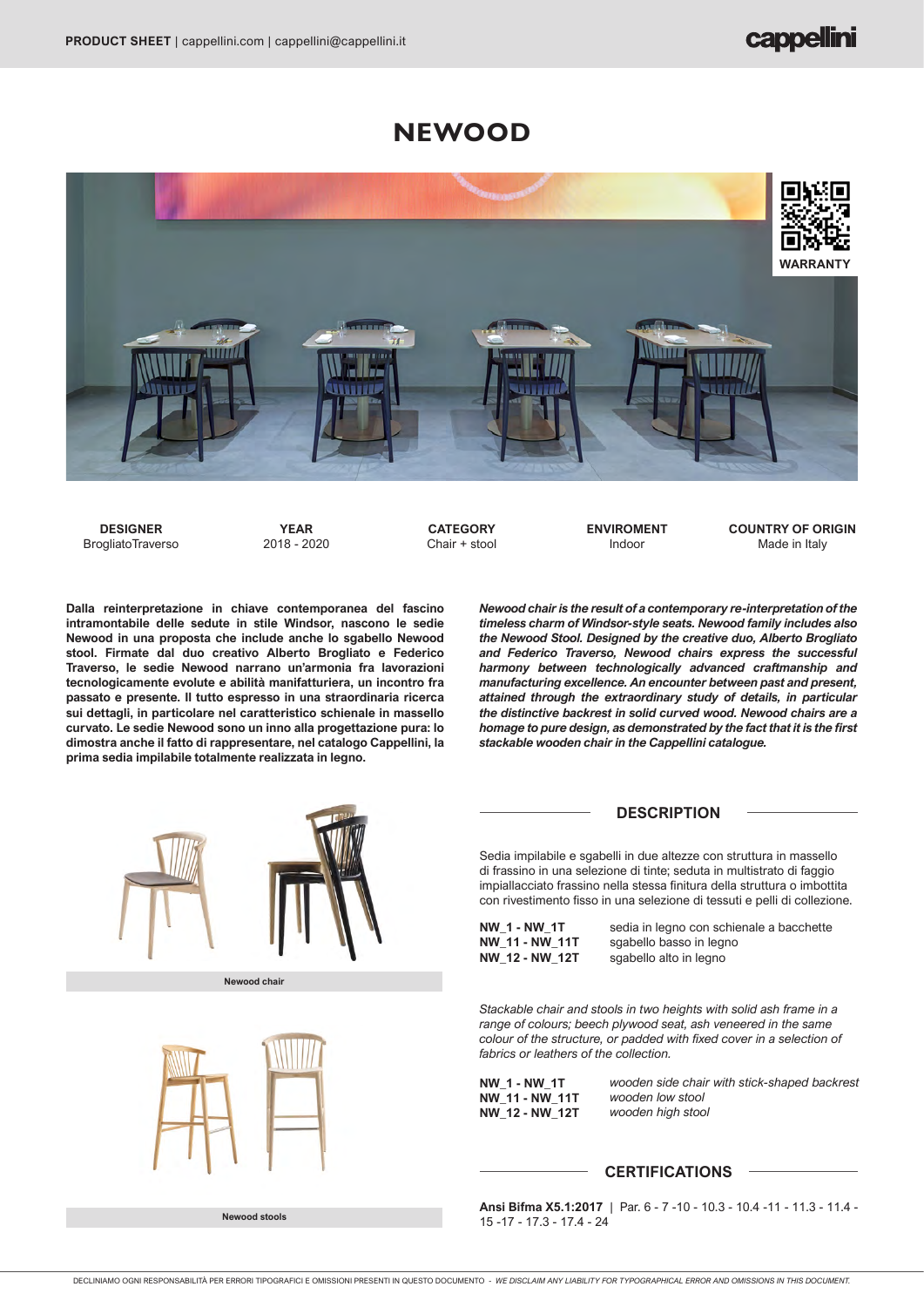# cappellini

### **NEWOOD**

**seduta in legno - wooden seat**



cm. 53x50,5x77h inch 20"¾x19"¾x30"¼h

**NW\_1T**<br>cm. 86x83x42/59h

 $\overline{\mathsf{NW}}$  :



**NW\_11** cm. 51,5x51x91,5h inch 20"¼x20"x36"h



**NW\_11T** cm. 52x51x101,5h inch 20"½x20"x40"h **NW\_1T** 20 1/4"

**MATERIALS**

**NW\_12** 20 1/2" 20 1/4" cm. 52x51x101,5h inch 20"½x20"x40"h



**NW\_12T** cm. 133x68,5x70h inch 52"¼x27"x27"½h

**CAR\_2** 

**seduta imbottita -** *upholstered seat*



### **CARRELLO**

Carrello per sedie con struttura in tubo metallico verniciato opaco color antracite. Sedie impilabili su carrello: un massimo di 12 pezzi. Il carrello è dotato di imbottiture laterali a protezione delle sedie.

### **TROLLEY**

*Metal tube trolley for chair matt lacquered in anthracite. Stackable chairs on trolley: maximum 12 chairs.*

*The trolley has side padding to protect the chairs.*



cm. 43x97x93,2h inch 17"x38"¼x36"¾h **STRUTTURA**

**SEDUTA** multistrato di faggio impiallacciato frassino

**PIEDINI** nylon

**SEAT** *beech pywood ash veneered*

**STRUCTURE** *solid ash*

**FEET** *nylon*

## **FINISHES**

### **STRUCTURE**

- *113 bleached ash*
- *116 oak-stained ash*
- *115 wengé-stained ash*
- *112 black-stained ash*
- *118 blue shanghai aniline stained ash*

### **WOODEN SEAT**

- *113 bleached ash*
- *116 oak-stained ash*
- *115 wengé-stained ash*
- *112 black-stained ash*
- *118 blue shanghai aniline stained ash*

### **UPHOLSTERED SEAT**

*polyurethane foam with fixed upholstery in a selection of fabrics and leathers of the collection.*

**FEET** *black*

*Stackable chairs: maximum 4 chairs*

DECLINIAMO OGNI RESPONSABILITÀ PER ERRORI TIPOGRAFICI E OMISSIONI PRESENTI IN QUESTO DOCUMENTO - *WE DISCLAIM ANY LIABILITY FOR TYPOGRAPHICAL ERROR AND OMISSIONS IN THIS DOCUMENT.*

solida struttura in frassino

inch 33"¾x32"¾x16"½/23"¼h

**STRUTTURA**

• 113 frassino sbiancato • 116 frassino tinto rovere • 115 frassino tinto wengé • 112 frassino tinto nero

**SEDUTA IN LEGNO** • 113 frassino sbiancato • 116 frassino tinto rovere • 115 frassino tinto wengé • 112 frassino tinto nero

**SEDUTA RIVESTITA**

collezione **PIEDINI** neri

**pezzi**

• 118 frassino tinto anilina blu Shanghai

• 118 frassino tinto anilina blu Shanghai

poliuretano espanso con rivestimento fisso in una selezione di tessuti e pelli di

**Sedia impilabile fino ad un massimo di 4**